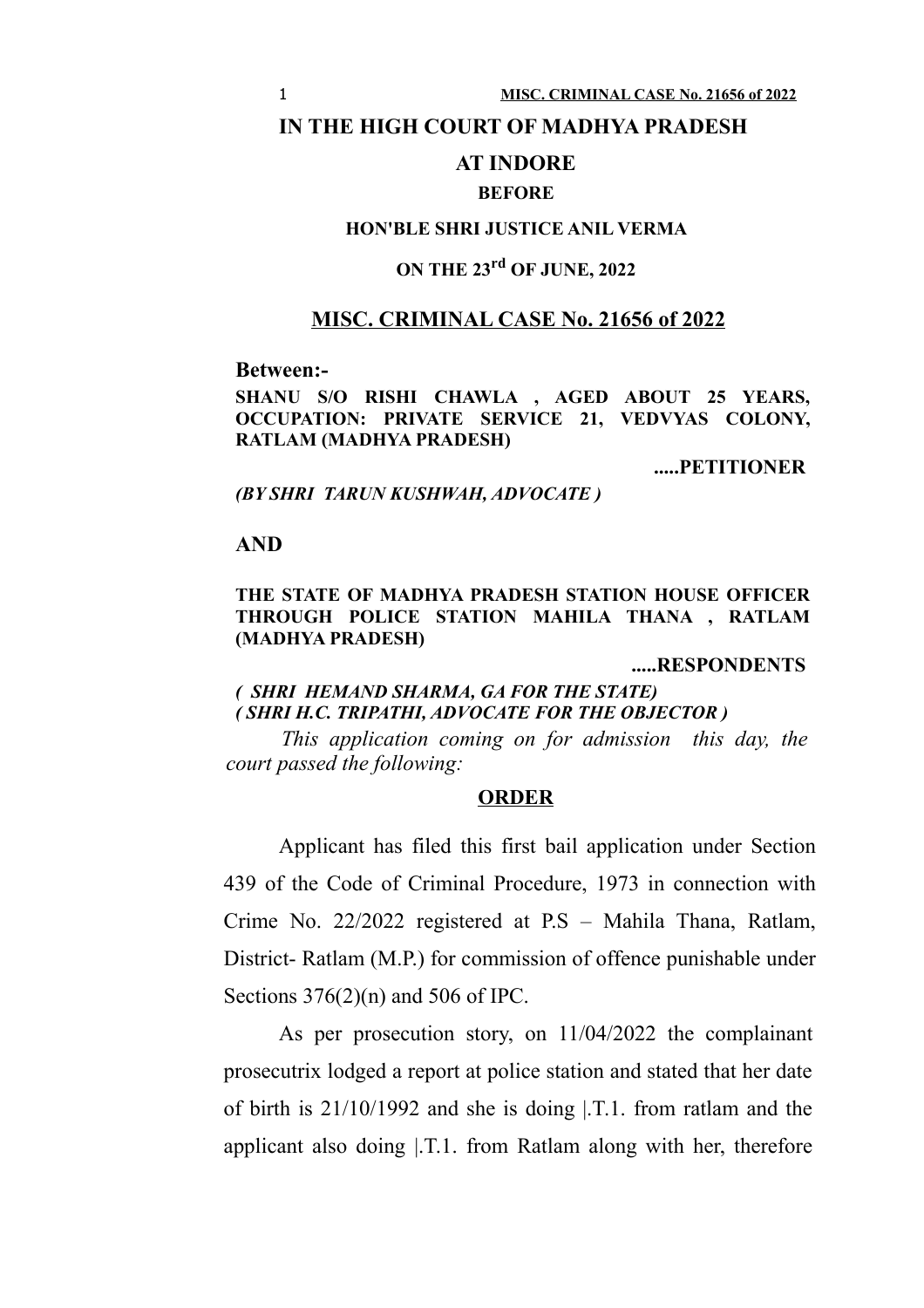both were love to each other. She has further stated that the applicant promised her for marriage and on that promise, the applicant continuously made a sexual relationship with her. After sometime, when the prosecutrix told to the applicant for performing the marriage, the applicant denied for performing the marriage with the prosecutrix. As as result of which, the aforementioned offence has been registered by the prosecutrix against the applicant.

Learned counsel for the applicant contended that applicant is innocent and has been falsely implicated in this offence. There is no legal evidence available on record to connect the applicant with the aforementioned offence. The prosecutrix is major aged about 29 years and is consenting period. She was residing with the applicant and established physical relationship with him with her own sweet WILL. Investigation is almost over and challan is likely to be filed therefore, no further custodial interrogation is required. He is in jail since 13/04/2022. He is a permanent resident of District- Ratlam. Final conclusion of trial shall take sufficient long time. Under the above circumstances, prayer for grant of bail may be considered on such terms and conditions, as this Court deems fit and proper.

*Per-contra,* learned PL for respondent – State opposes the bail application and prays for its rejection

Learned counsel for the objector has also opposed the bail application by submitting that the prosecutrix is being harassed and pressurized by family members of the applicant for compromise in the matter and in that regard, she has lodged a complaint at Mahila Thana, Ratlam, therefore, the applicant does not deserve for bail.